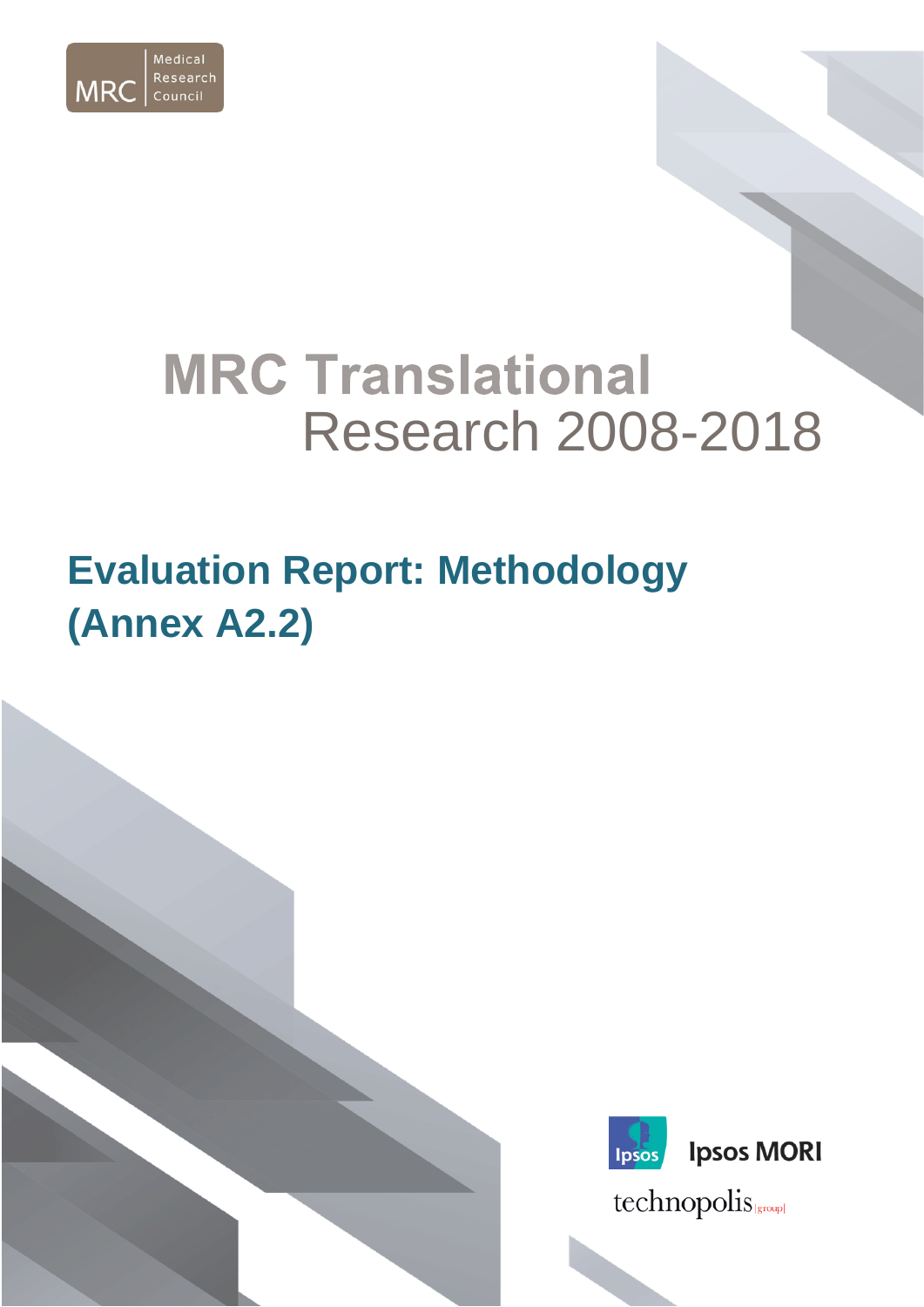## **Contents**

| 1              |  |
|----------------|--|
| $\mathbf 2$    |  |
| 3              |  |
|                |  |
|                |  |
|                |  |
|                |  |
|                |  |
|                |  |
|                |  |
| 4              |  |
| 5              |  |
|                |  |
| 6              |  |
|                |  |
| $\overline{7}$ |  |
|                |  |
| 8              |  |
| 9              |  |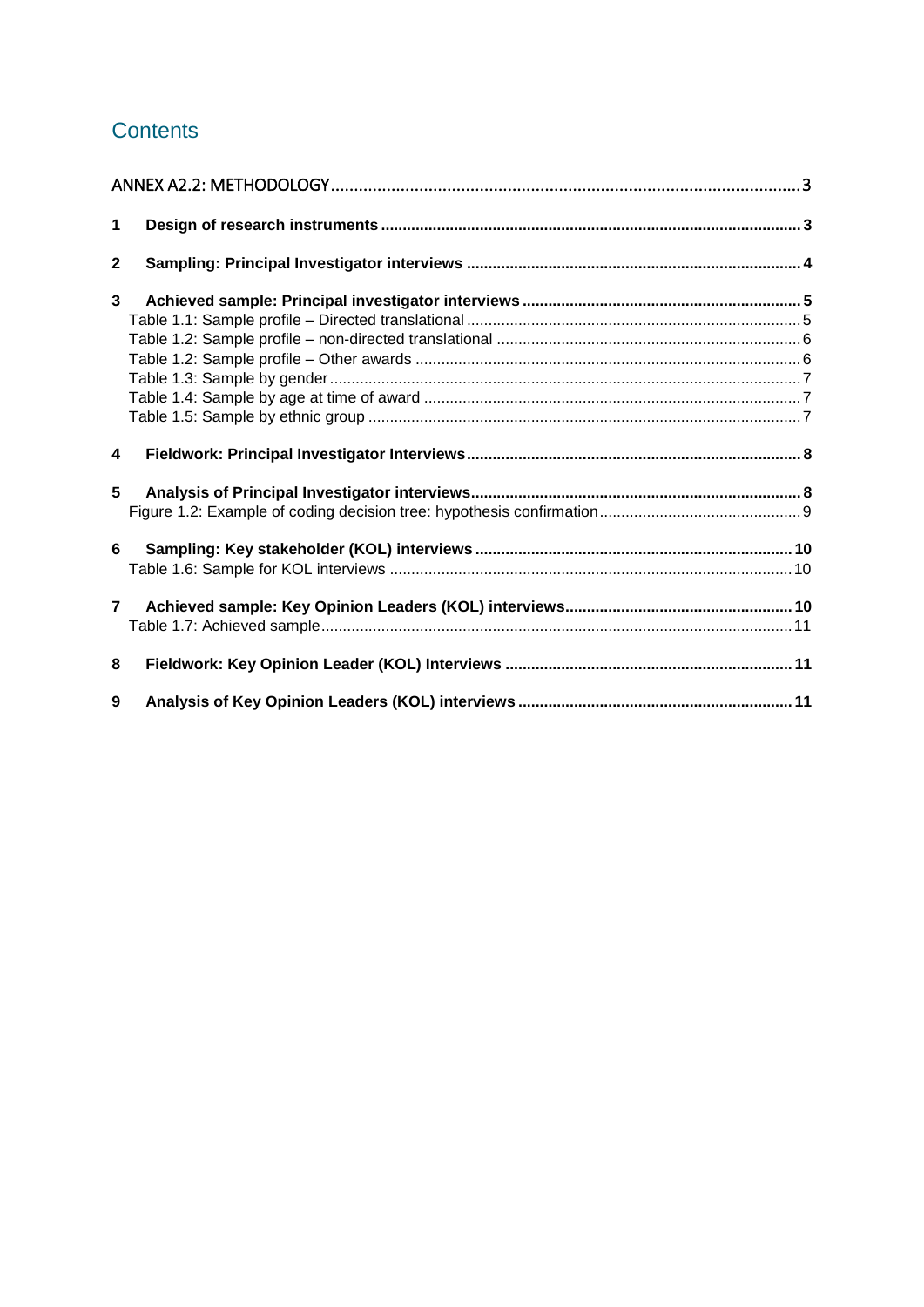## <span id="page-2-0"></span>Annex A2.2: Methodology

This Annex sets out the overarching methodology for the evaluation of 10 years of MRC translational research. It specifies the approaches taken to collect data to inform the evaluation.

## <span id="page-2-1"></span>1 Design of research instruments

The research instruments were designed through a collaborative process between Ipsos MORI, Technopolis and MRC. The instruments were influenced by development of the theory of change [\(Annex A2.1\)](https://mrc.ukri.org/publications/browse/10-year-translation-research-evaluation-report-2019-annex-1/) and literature review [\(Annex](https://mrc.ukri.org/publications/browse/10-year-translation-research-evaluation-report-2019-annex-3/) A2.3), as well as discussions within the project team. To provide a detailed picture of translational research maturation, the evaluation analysis was focused on the progress and follow-on outcomes of individual projects rather than a researcher's portfolio of work.

Three discussion guides (see [Annex A2.4\)](https://mrc.ukri.org/publications/browse/10-year-translation-research-evaluation-report-2019-annex-4/) were designed for the Principal Investigator interviews. They cover the following key lines of enquiry:

- Background:
- The primary aim of the project at its outset, and what you hoped to achieve.
- The preparations that were most important in designing the project.
- How the project was delivered, the teams that were crucial to its delivery, and key steps involved.
- Project outcomes:
- How far the project execution aligned with prior expectations what went well and what didn't go well and why. What steps were taken to mitigate this?
- The key findings and outcomes from the project.
- How this MRC project contributed to the overall programme of work of the PI.
- Further activities that are planned to progress this work in future. The interviewer will want to obtain evidence of any onward development e.g. follow-on funding, commercialisation activity (details of any intellectual property obtained, spin outs created etc.).
- Commercialisation and technology transfer:
- The possible scenarios in which the underlying research concept is transferred from the academic to the commercial sector
- How onward development of the research may be carried out (largely by a third party)
- Exploring the cases where the production of research findings that could be commercialised
- Wider impacts/issues:
- Details of the experience of MRC translational funding (positive and negative) e.g. whether the project helped train researchers in understanding how to do translation, whether the tacit knowledge has been taken up by others, or influenced ways of working at your institution
- Wider programme of work other projects applied for, and successfully funded
- The Interviewee's perception of the support for translational research at the institution level and more widely in the UK (at the project level and over time).
- Anything else that you think we should know that will help MRC to support translational research

As part of the fieldwork, a small pilot was conducted with members from the MRC's Expert Advisory Group, before conducting a larger pilot with the first 30 interviewees to test the questionnaire and whether the recruitment process was working. Interviewers also received a full briefing as well as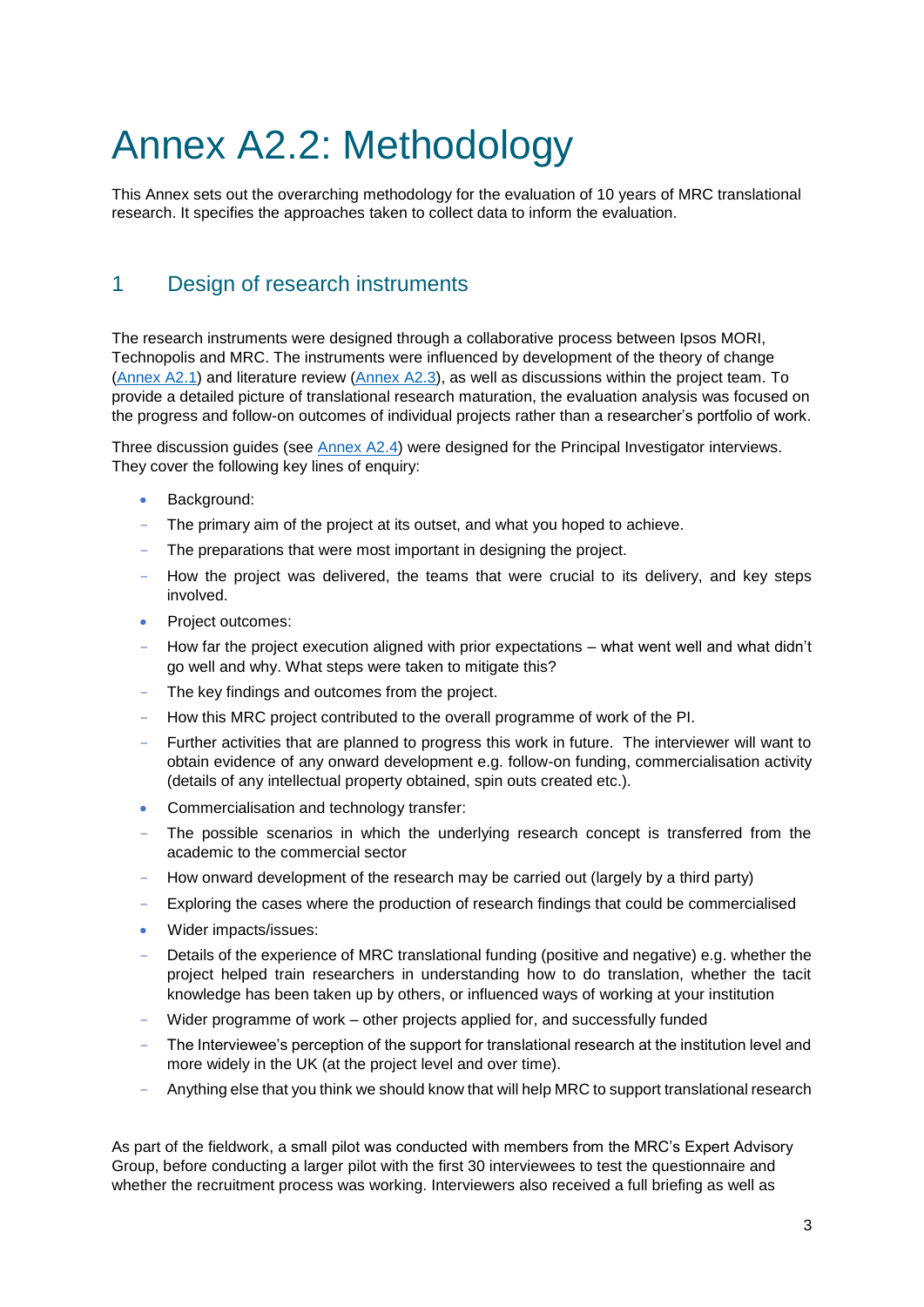written instructions about the questionnaire and interview process, including relevant background research on the award.

A similar approach was adopted for the development of the stakeholder discussion guide (see [Annex](https://mrc.ukri.org/publications/browse/10-year-translation-research-evaluation-report-2019-annex-4/)  [A2.4\)](https://mrc.ukri.org/publications/browse/10-year-translation-research-evaluation-report-2019-annex-4/) which was drafted by Technopolis. The key lines of enquiry include the following:

- The translational research landscape, how it has changed over the past 10 years, and any gaps in the funding landscape
- The components of a successful translational research system, and the role of public funding within
- If you are familiar with the MRC's activities: The MRC's contributions to research translation, including direct contributions in the form of new drugs and technologies, as well as underpinning knowledge, tools and infrastructure
- If you are familiar with the MRC's funding schemes, we will ask you to comment on which schemes have had an impact on your institution's translational research activity and approach (and why), and your suggestions for future schemes.
- Barriers to, and enablers of, translational research, in the past, current, and going forward.
- We will ask you to comment on 2-3 aspects you consider most important, such as collaboration, skills, infrastructure, availability of funding, institutional support, or attitudes towards translational research/culture.
- Knowledge transfer, i.e. how new discoveries and knowledge are taken up by the various actors in the innovation ecosystem. We will ask you to comment on knowledge transfer to industry, policy, clinical research settings and clinical practice, and take up of innovations by investors.
- Examples in the UK and globally of lessons learned and best practice in supporting translational research

As part of the fieldwork, a pilot was conducted with a member of the MRC's Expert Advisory Group to test the questionnaire. Interviewers also received a full briefing as well as written instructions about the questionnaire and interview process.

### <span id="page-3-0"></span>2 Sampling: Principal Investigator interviews

To ensure a suitable mix across the three interview groups (directed translational, non-directed translational, and other awards) required a four-stage sampling process. First was to filter out any researchers already selected for stakeholder interviews (see [Annex 2.6\)](https://mrc.ukri.org/publications/browse/10-year-translation-research-evaluation-report-2019-annex-6/). Second was to determine existing evidence of translational outcomes, based on:

- Direct evidence of translational advancement via milestone/end of project reports (DPFS only)
- Evidence of progression from medical products reported via Researchfish®
- Evidence of other translationally-relevant outputs in Researchfish®, by virtue of at least one instance of spinouts, IP licencing, collaborations with the private sector, collaboration with hospitals/clinicians and/or further funding from the private sector.

Awards were flagged as either having evidence of translational outcomes or not (although it is important to note this should not be used as an indication of whether research objectives were met or other measures of research progress).

Once the ratio of awards with evidence of translational outcomes to those with no such evidence available was determined across the three interview groups, we randomly sampled awards across the groups based on the final sampling criteria, i.e. by different directed translational initiatives and principal Investigator diversity data (gender, ethnicity, and age at time of award). Lastly where random sampling resulted in imbalance against these criteria, blinded re-sampling (random selection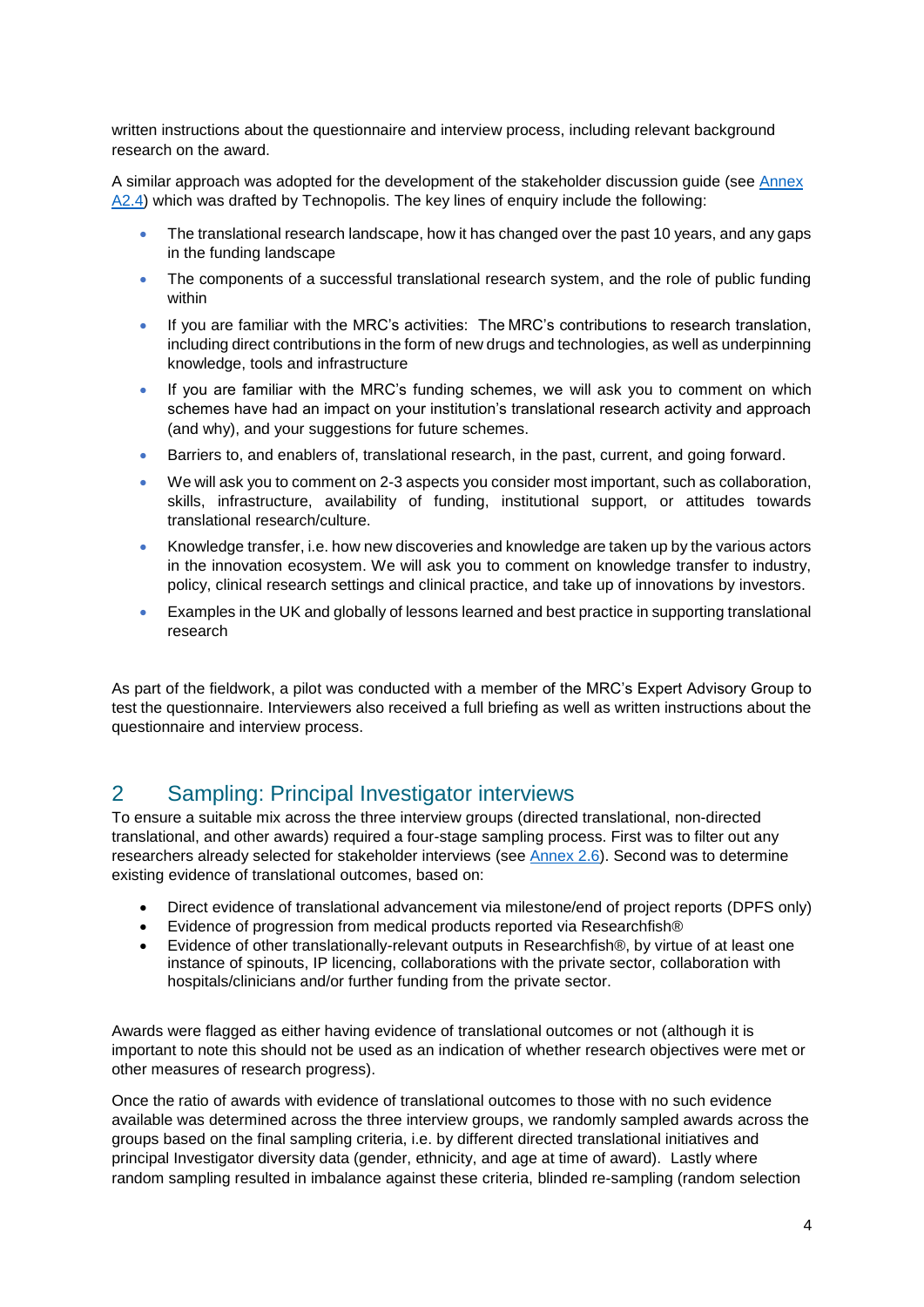from a list of project codes) was conducted to achieve a final selection for interview that matched the profile of the overall MRC portfolio as closely as possible. In this way the overall approach was purposeful (but whenever there was a choice to add projects we randomly selected from a list of project codes), we aimed to achieve a representative mix of projects with previously reported translational outcomes (which we assumed will have made translational progress) and also projects with no previously reported translational outcomes (a subset of which we assumed would have failed to make any progress). We kept in mind the need to also balance our interviewed set in terms of the demographics of researcher, and additionally with our targets for coverage across each initiative. We regularly needed to monitor the number of researchers that had agreed to be interviewed in each subset to determine whether more projects should be added to the list of potential interviewees.

## <span id="page-4-0"></span>3 Achieved sample: Principal investigator interviews

Interviews were achieved with 250 Principal Investigators (PIs), split across the four groupings of the MRC portfolio. The response rate of 64%; a total of 390 PIs invited to participate in the study with a target of 250 interviews. Overall 190 interviews were conducted with PIs who received a directed translational award (including 20 interviews with project leaders who received Confidence in Concept funding), 49 interviews were conducted with PIs who received a non-directed translational award and 11 interviews were conducted with PIs who received awards contained in the 'other' portfolio. The tables below detail the achieved sample, the total number of grants (i.e. awards completed by 01 April 2018) the total number of eligible grants (i.e. our actual sampling population) after exclusion of researchers already selected for stakeholder interviews (see [Annex 2.6\)](https://mrc.ukri.org/publications/browse/10-year-translation-research-evaluation-report-2019-annex-6/), multiple awards to the same researcher and awards completed after 2016 (meaning all interviewed researchers would focus on awards completed for at least one year).

#### <span id="page-4-1"></span>**Table 1.1: Sample profile – Directed translational**

|                                                                       | <b>Projects with</b><br>existing<br>evidence of<br>translational<br>outcomes <sup>1</sup> | No evidence<br><b>of</b><br>translational<br><b>outcomes</b> | % Projects<br>with<br>evidenced<br>translational<br>outcomes | % Projects<br>without<br>evidenced<br>translational<br>outcomes | <b>TOTAL</b> |
|-----------------------------------------------------------------------|-------------------------------------------------------------------------------------------|--------------------------------------------------------------|--------------------------------------------------------------|-----------------------------------------------------------------|--------------|
| <b>Total number of</b><br>grants                                      | 445                                                                                       | 162                                                          | 73%                                                          | 27%                                                             | 607          |
| <b>Total number of</b><br>eligible grants<br>(sampling<br>population) | 256                                                                                       | 156                                                          | 62%                                                          | 38%                                                             | 412          |
| <b>Achieved sample</b>                                                | 126                                                                                       | 64                                                           | 66%                                                          | 34%                                                             | 190          |

-

<sup>1</sup> Existing evidence of translational outcomes as determined in section 3 above.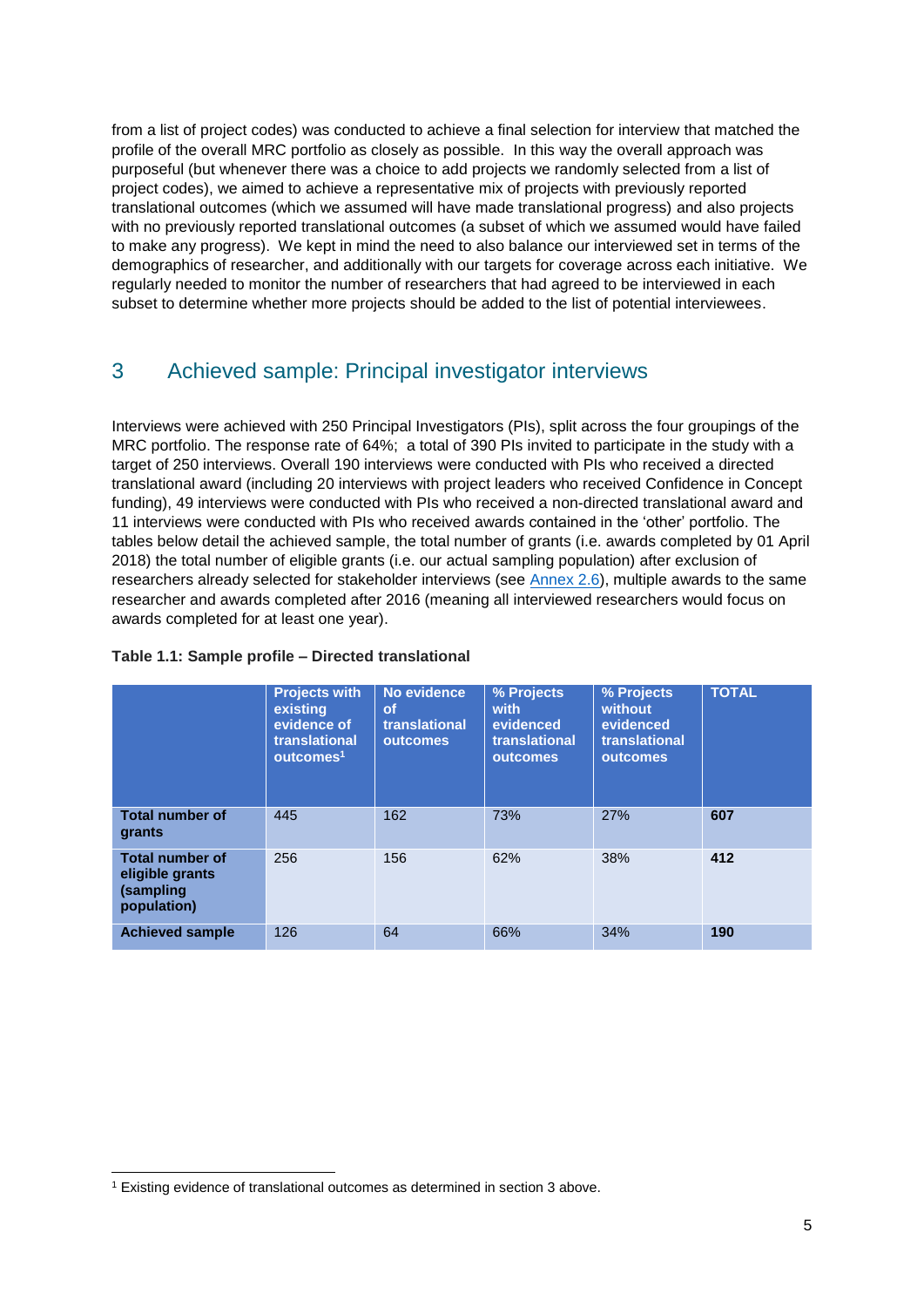#### <span id="page-5-0"></span>**Table 1.2: Sample profile – non-directed translational**

|                                                                       | <b>Projects with</b><br>existing<br>evidence of<br>translational<br>outcomes <sup>2</sup> | No evidence<br><b>of</b><br>translational<br>outcomes | % Projects<br>with<br>evidenced<br>translational<br>outcomes | % Projects<br>without<br>evidenced<br>translational<br>outcomes | <b>TOTAL</b> |
|-----------------------------------------------------------------------|-------------------------------------------------------------------------------------------|-------------------------------------------------------|--------------------------------------------------------------|-----------------------------------------------------------------|--------------|
| <b>Total number of</b><br>grants                                      | 455                                                                                       | 508                                                   | 47%                                                          | 53%                                                             | 963          |
| <b>Total number of</b><br>eligible grants<br>(sampling<br>population) | 337                                                                                       | 483                                                   | 41%                                                          | 59%                                                             | 820          |
| <b>Achieved sample</b>                                                | 25                                                                                        | 24                                                    | 51%                                                          | 49%                                                             | 49           |

#### <span id="page-5-1"></span>**Table 1.2: Sample profile – Other awards**

|                                  | <b>Projects with</b><br>existing<br>evidence of<br>translational<br>outcomes <sup>3</sup> | No evidence<br><b>of</b><br>translational<br><b>outcomes</b> | % Projects<br>with<br>evidenced<br>translational<br><b>outcomes</b><br>$\frac{9}{6}$ | % Projects<br>without<br>evidenced<br>translational<br><b>outcomes</b> | <b>TOTAL</b> |
|----------------------------------|-------------------------------------------------------------------------------------------|--------------------------------------------------------------|--------------------------------------------------------------------------------------|------------------------------------------------------------------------|--------------|
| <b>Total number of</b><br>grants | 929                                                                                       | 1694                                                         | 35%                                                                                  | 65%                                                                    | 2623         |
| Selected sample <sup>4</sup>     | 11                                                                                        | N/A                                                          | 100%                                                                                 | N/A                                                                    | 11           |

-

 $2$  Existing evidence of translational outcomes as determined in section 3 above.

 $4$  Given the size of the 'other' award portfolio and small number of interviews, rather than random sampling we selected 11 researchers with existing evidence from a range of award types (research grants, institute core programmes and fellowships) to interview.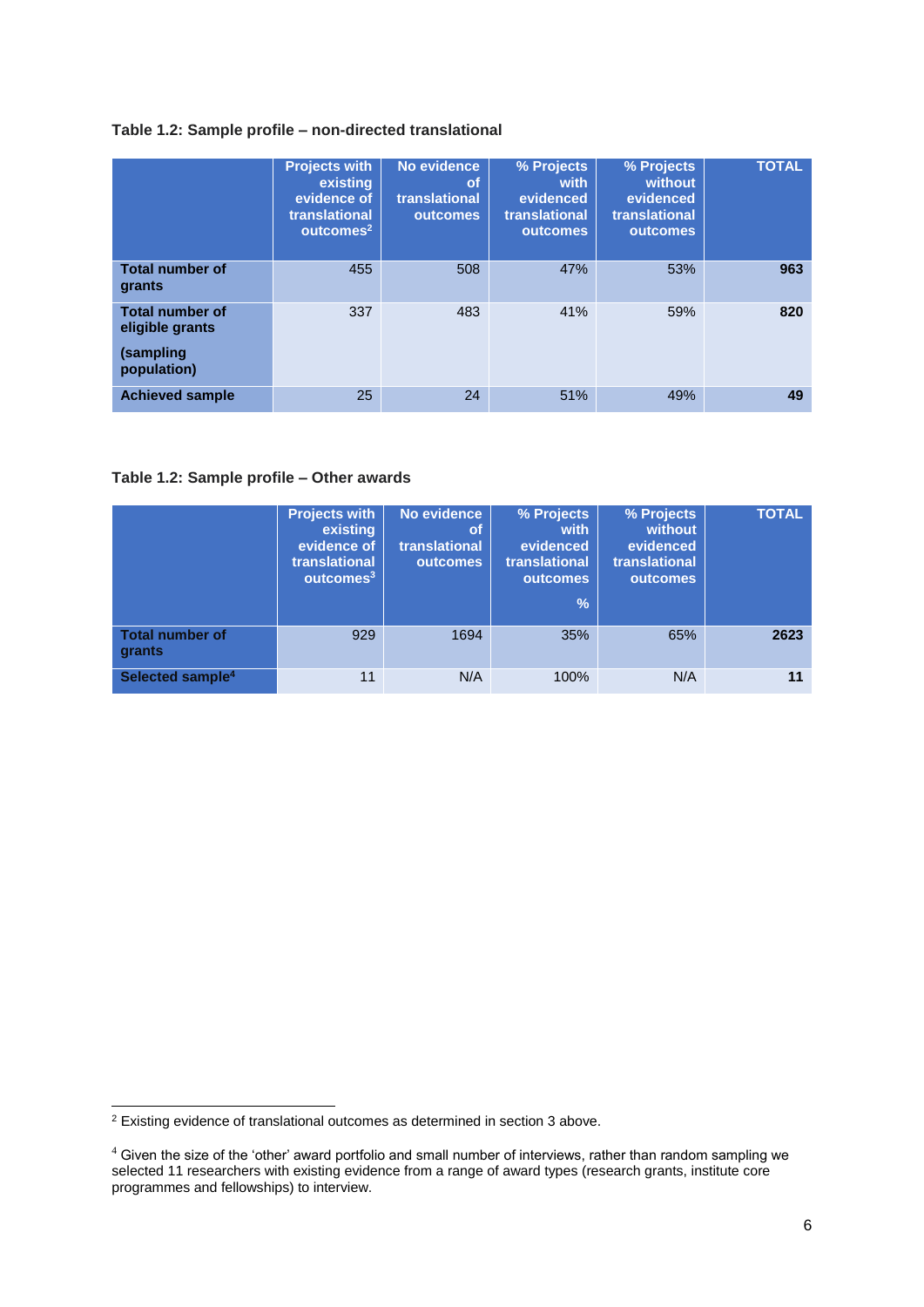The achieved sample was reflective of the gender profile of the population of all eligible PIs from the directed translational portfolio5. This is shown in the table below.

#### <span id="page-6-0"></span>**Table 1.3: Sample by gender**

| <b>Gender</b>        | % of all Principal Investigators<br>linked to eligible grants (based on<br><b>MRC</b> data) | % of Achieved sample (Principal<br><b>Investigator interviews)</b> |
|----------------------|---------------------------------------------------------------------------------------------|--------------------------------------------------------------------|
| <b>Male</b>          | 72%                                                                                         | 73%                                                                |
| Female               | 25%                                                                                         | 25%                                                                |
| <b>Not disclosed</b> | 2%                                                                                          | $1\%$                                                              |
| <b>Unknown</b>       | 1%                                                                                          | $1\%$                                                              |

The table below shows the achieved sample by age at time of award. The achieved sample partially reflects the profile of the population of all eligible PIs from the directed translational portfolio. However, the achieved sample slightly overrepresent PIs that were 40-60 years old at the time of award.

#### <span id="page-6-1"></span>**Table 1.4: Sample by age at time of award**

| Age at time of award | % of all Principal Investigators<br>linked to eligible grants (based on<br><b>MRC</b> data) | % of Achieved sample (Principal<br><b>Investigator interviews)</b> |
|----------------------|---------------------------------------------------------------------------------------------|--------------------------------------------------------------------|
| <40                  | 16%                                                                                         | 18%                                                                |
| 40-60                | 69%                                                                                         | 74%                                                                |
| $>60$                | 7%                                                                                          | 6%                                                                 |
| <b>Not disclosed</b> | 0%                                                                                          | 0%                                                                 |
| <b>Unknown</b>       | 8%                                                                                          | 1%                                                                 |

A breakdown of the sample by ethnic group shows that the achieved sample varied slightly from the population of all eligible PIs from the directed translational portfolio. The achieved sample slightly overrepresents PIs that identify as White. This is shown in the table below.

#### <span id="page-6-2"></span>**Table 1.5: Sample by ethnic group**

| <b>Ethnicity Group</b>           | % of all Principal Investigators<br>linked to eligible grants (based on<br><b>MRC</b> data) | % of Achieved sample (Principal<br><b>Investigator interviews)</b> |
|----------------------------------|---------------------------------------------------------------------------------------------|--------------------------------------------------------------------|
| <b>White</b>                     | 79%                                                                                         | 84%                                                                |
| <b>Not Disclosed</b>             | 7%                                                                                          | 5%                                                                 |
| <b>Asian &amp; Asian British</b> | 5%                                                                                          | 7%                                                                 |
| <b>Chinese or Other</b>          | 3%                                                                                          | 3%                                                                 |
| <b>Unknown</b>                   | 5%                                                                                          | 0%                                                                 |
| <b>Mixed</b>                     | 1%                                                                                          | $1\%$                                                              |
| <b>Black &amp; Black British</b> | 0%                                                                                          | 0%                                                                 |

<sup>-</sup><sup>5</sup> Due to limited demographic data for the whole MRC portfolio, the demographic profile is derived from the PI data for the directed translational grouping.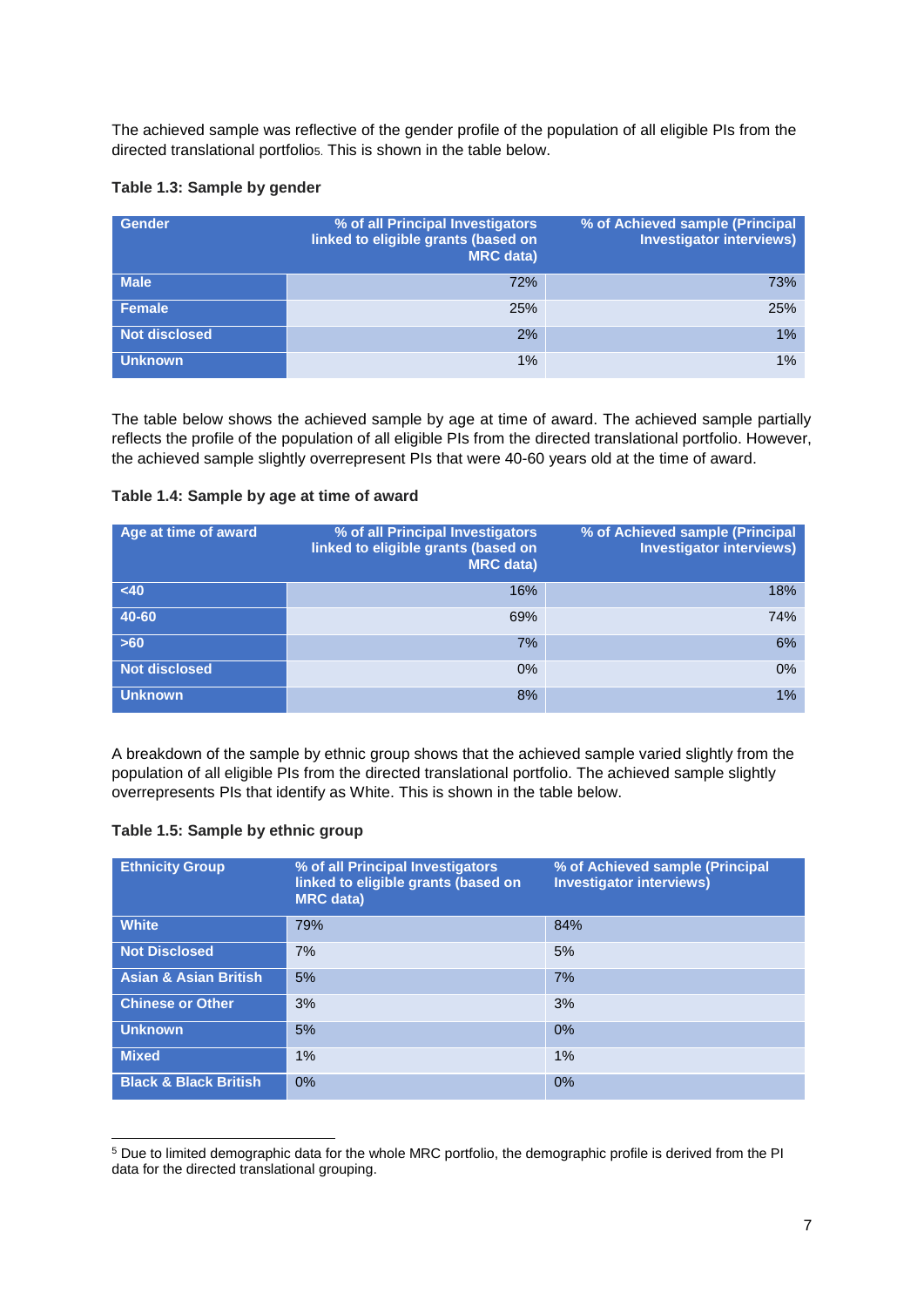The study team weighted the data using raking weights $6$  comprised of several variables that might influence the likelihood of PIs reporting translational progress or uptake – to account for the differences observed between the achieved sample and the overall population of PIs linked to eligible grants. However, applying these weights did not significantly impact on any measures of translational progress (see the main report for a detailed discussion of these) – therefore it was decided not to weigh the interview data.

## <span id="page-7-0"></span>4 Fieldwork: Principal Investigator Interviews

A team of over twenty Ipsos MORI researchers and Technopolis consultants interviewed 250 Principal Investigators who were awarded funding by the MRC. The interviewers received a half day briefing, delivered by representatives from the MRC including programme managers and those directly involved in overseeing the Translational Research Portfolio.

The interviews were conducted via telephone/Skype/Webex and were recorded (with the interviewees consent) for analysis purposes. The fieldwork ran from 6 December 2018 to 18 March 2019. Interviews typically lasted between 45 minutes to an hour.

Principal Investigators were approach by the MRC via email and invited to take part in an interview. Those who responded positively to the invitation, or did not opt out at this stage, were then contacted by a recruitment consultant and sent a calendar invitation, including a summary document providing information of the interview questions and a reminder of the specific award of interest to enable participants to prepare adequately. It was sometimes the case that the Principal Investigator was unavailable or distant from the award in question. In these cases, an alternative participant was suggested by the Principal Investigator and subsequently, they were contacted and invited to take part in an interview.

Researchers and consultants who conducted the interviews spent time familiarising themselves with the project background, the Principal Investigator and the team involved in delivering the project. This involved a full review of the application form or proposal, reading relevant publications and reviewing reported project outcomes on Gateway to Research [\(https://gtr.ukri.org/\)](https://gtr.ukri.org/) among other preparatory activities. This was so that the interview could commence with a sound understanding of the project objectives, project delivery (where it was possibly to access milestone reports) and project outcomes, engagement and dissemination activities. In most cases the interviewer was able to provide an upfront summary of the project, before spending the majority of the interview exploring the outcomes and impacts.

Full versions of the discussion guides used for the interviews are presented in [Annex A2.4.](https://mrc.ukri.org/publications/browse/10-year-translation-research-evaluation-report-2019-annex-4/)

## <span id="page-7-1"></span>5 Analysis of Principal Investigator interviews

-

Recordings from interviews with Principal Investigators were transcribed by a specialist transcription agency, and then reviewed, sorted and coded (into Nvivo) against (respective) qualitative thematic framework matrices by Ipsos MORI. This involved a mapping exercise to identify key words and phrases across all the transcripts. The emerging key words and phrases were then used to develop the thematic framework. Alongside the research team also drew on the emerging topics from discussions between MRC, Ipsos MORI and Technopolis, the knowledge and expertise of the project team and the objectives of the evaluation.

<sup>6</sup> <https://www.pewresearch.org/methods/2018/01/26/how-different-weighting-methods-work/#raking>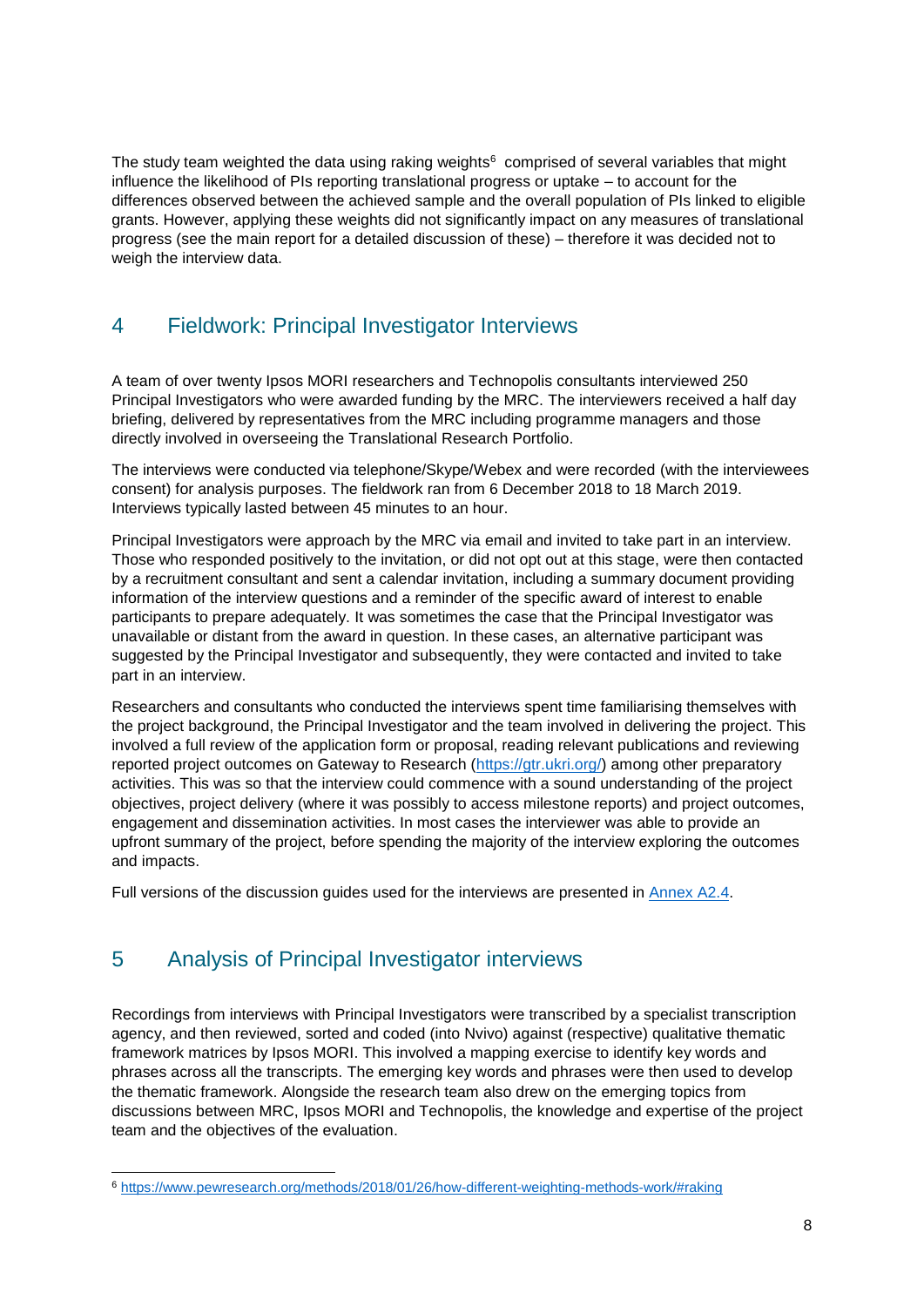The transcripts were then coded against the matrix. Each row of the matrix represents an interview, and each column a theme (e.g. barriers to translation). Each interview was coded for a broad range of variables that included themes, such as:

- Modality
- Status of Intellectual Property
- Development stage of core asset at beginning and end of project, as well as time of interview
- Whether the project generated evidence to support the hypothesis/disprove the hypothesis/hypothesis was adapted
- How the core asset of the project developed once the award had ended (i.e. Principal Investigator received further private/public funding to progress the core asset)
- Whether the award directly led to an outcome (i.e. spin-out, citation in NICE guidance, core asset adopted by industry).
- Barriers and lack of progress (e.g. lack of team resources or skills)
- Wider effects (e.g. award changed direction of Principal Investigator's wider research)
- Collaboration during award / once award came to an end (e.g. evidence of private collaboration)

For quality assurance purposes, researchers used specially designed decision trees to assist with consistent coding of the data (see the Figure below). Researchers also held group meetings to manually quality assure all codes and come to a consensus (also drawing on external sources of evidence where appropriate).

<span id="page-8-0"></span>



Once validated, the data was analysed using Microsoft Excel to identify the key findings from the stakeholder groupings. This was combined with qualitative data from the interview transcripts using specific examples to highlight and emphasise key points/findings.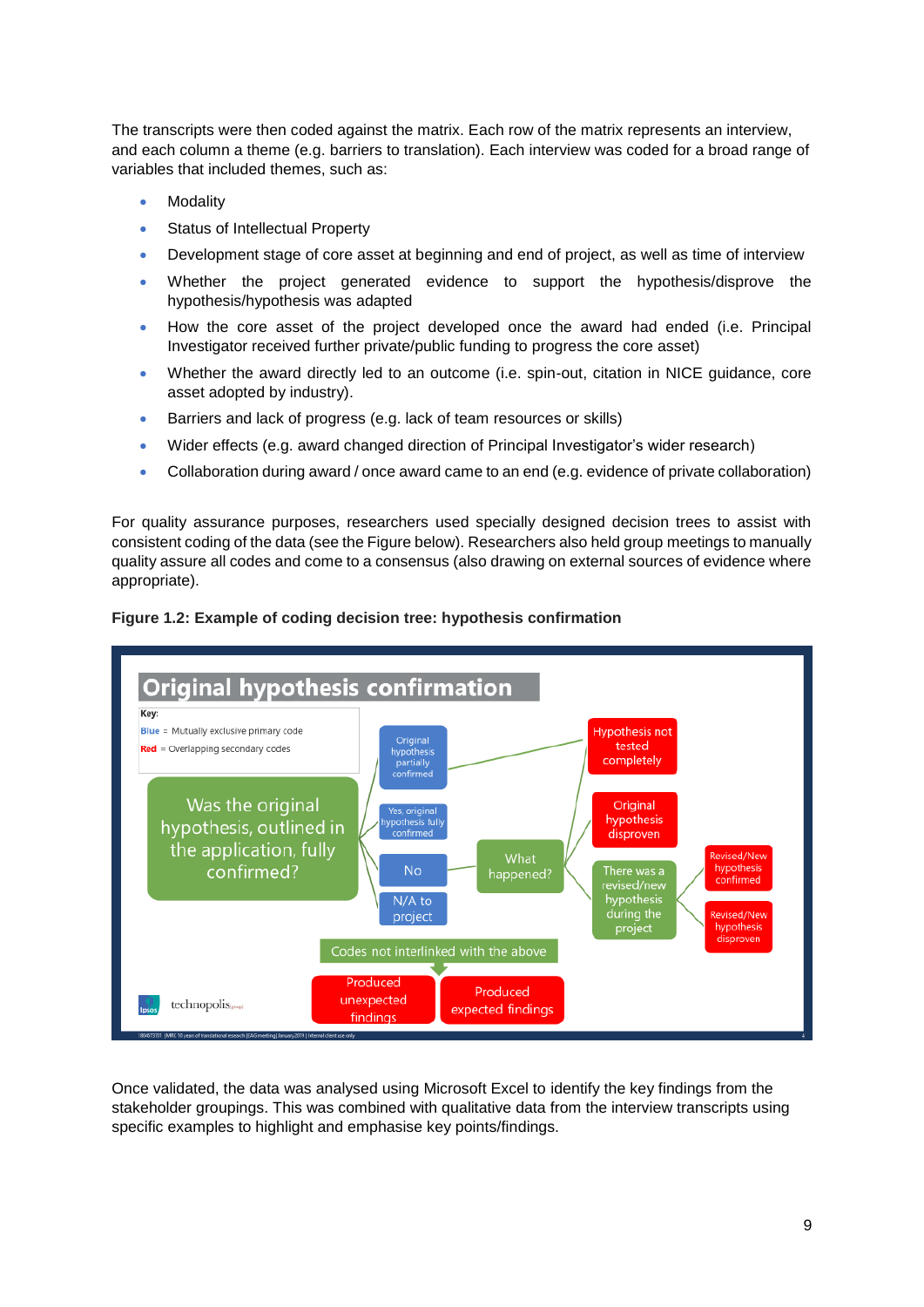## <span id="page-9-0"></span>6 Sampling: Key stakeholder (KOL) interviews

The population of potential stakeholders (previously referred to as Key Opinion Leaders (KOL)) comprised 151 individuals categorised into six groups:

- Funding agencies (i.e. UK charitable organisations that fund translational research)
- International KOLs (i.e. researchers, consultants, head of research infrastructure/networks working overseas)
- Private sector representatives (i.e. individuals representing large pharm companies or active SMEs)
- Researchers/institutions funded by the MRC and active translators
- Technology Transfer Officers (i.e. knowledge exchange and technology transfer professions working with in UK university/research institutions)
- Venture capitalists working in the life sciences sector.

The sample was compiled based on known (and available) individuals the MRC wished to speak to, as well as input from Ipsos MORI and Technopolis on other individuals or representatives from venture capital, the private sector and the international setting who might provide a useful perspective.

The MRC took a purposive sampling approach to determine the quota for the sample seeking a wide range of views. For example, within the pool of researchers funded by the MRC we wished to have representatives from within London/Cambridge/Oxford and outside of these regions, within the pool of technology transfer organisations we wanted to have both large and small organisations represented.

#### <span id="page-9-1"></span>**Table 1.6: Sample for KOL interviews**

| <b>Stakeholder categories</b>                                     | Pool |
|-------------------------------------------------------------------|------|
| <b>Funding agencies</b>                                           | 8    |
| International key opinion leaders                                 | 15   |
| Private sector representatives                                    | 36   |
| Researchers/institutions funded by the MRC and active translators | 65   |
| Venture capitalist active in life sciences sector                 | 15   |
| <b>Technology Transfer</b>                                        | 12   |
| <b>Grand Total</b>                                                | 151  |

## <span id="page-9-2"></span>7 Achieved sample: Key Opinion Leaders (KOL) interviews

Interviews were achieved with 110 KOLs. This reflects 72% of the total number KOL contacts. Overall, five interviews were conducted with KOLs representing funding agencies, 11 interviews were conducted with International KOLs and 24 interviews were conducted with KOLs representing the private sector. A further 53 interviews were conducted with researchers/institutions funded by the MRC and active translators, eight interviews were conducted with venture capitalists active in life science sector and nine interviews were conducted with Technology Transfer Officers.